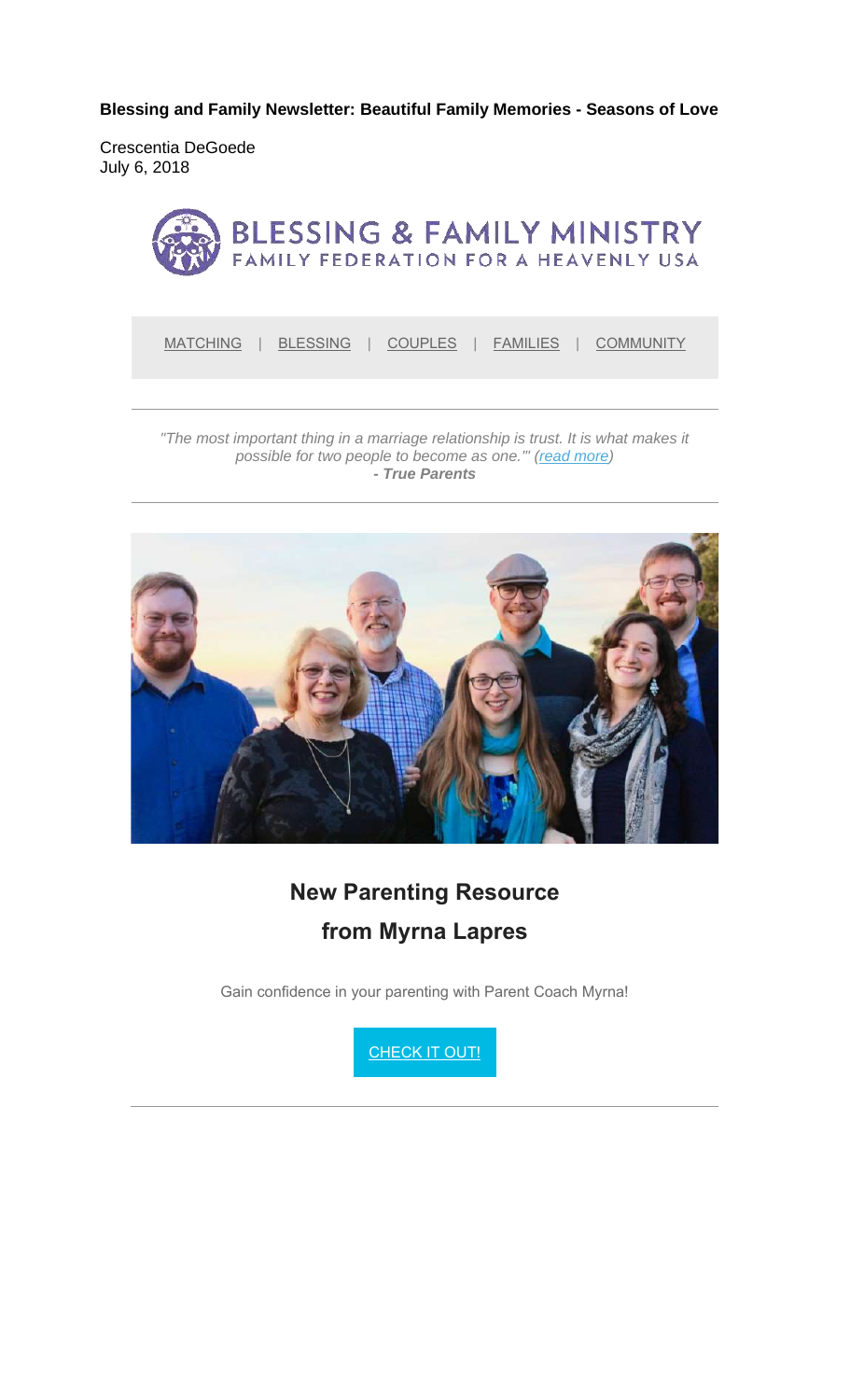

### **Article: Creating Beautiful Family Memories**

#### **By Myrna Lapres**

In all relationships, connection is key. When we're talking about our children, the relationship is the heart of the matter.

READ ARTICLE



#### **Article: Weathering the Seasons of Love**

To help couples understand the seasons of marriage better, Michelle Weiner Davis introduces us to The Marriage Map.

READ ARTICLE



#### **High Noon's 90-Day Pornography Recovery Course**

The Hign Noon Team is committed to helping individuals "quit pornography for good" with the third round of their effective 90-day Recovery Course

LEARN MORE OR SIGN UP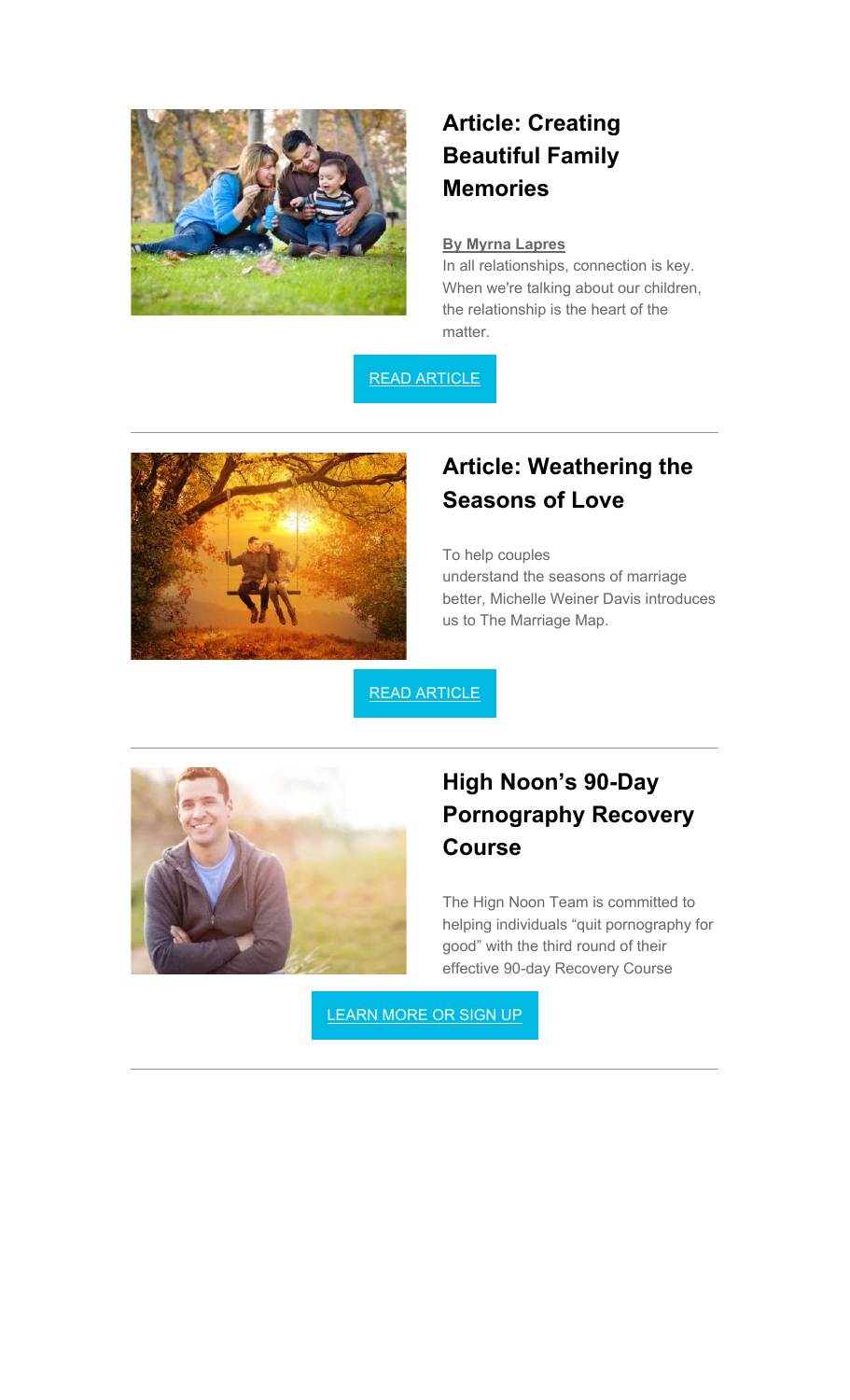

## **Preparing for Marriage: Level 2 Blessing Workshop**

**Aug. 12-14 • UTS, New York** Get clear about how to prepare for and start the Matching Process

REGISTER TODAY



## **Hyojeong Cosmic Blessing & Korea Blessing Experience**

**August 27** Learn more about the 2018 Cosmic Blessing and Korea Blessing Experience!

LEARN MORE

# **Recent Events**



#### **50 Unificationists Gather in the Redwood Forests for 24+ Connect Retreat**

Over 50 singles gathered at the sixth annual 24+ Connect Retreat in the beautiful coastal town of Aptos, California.